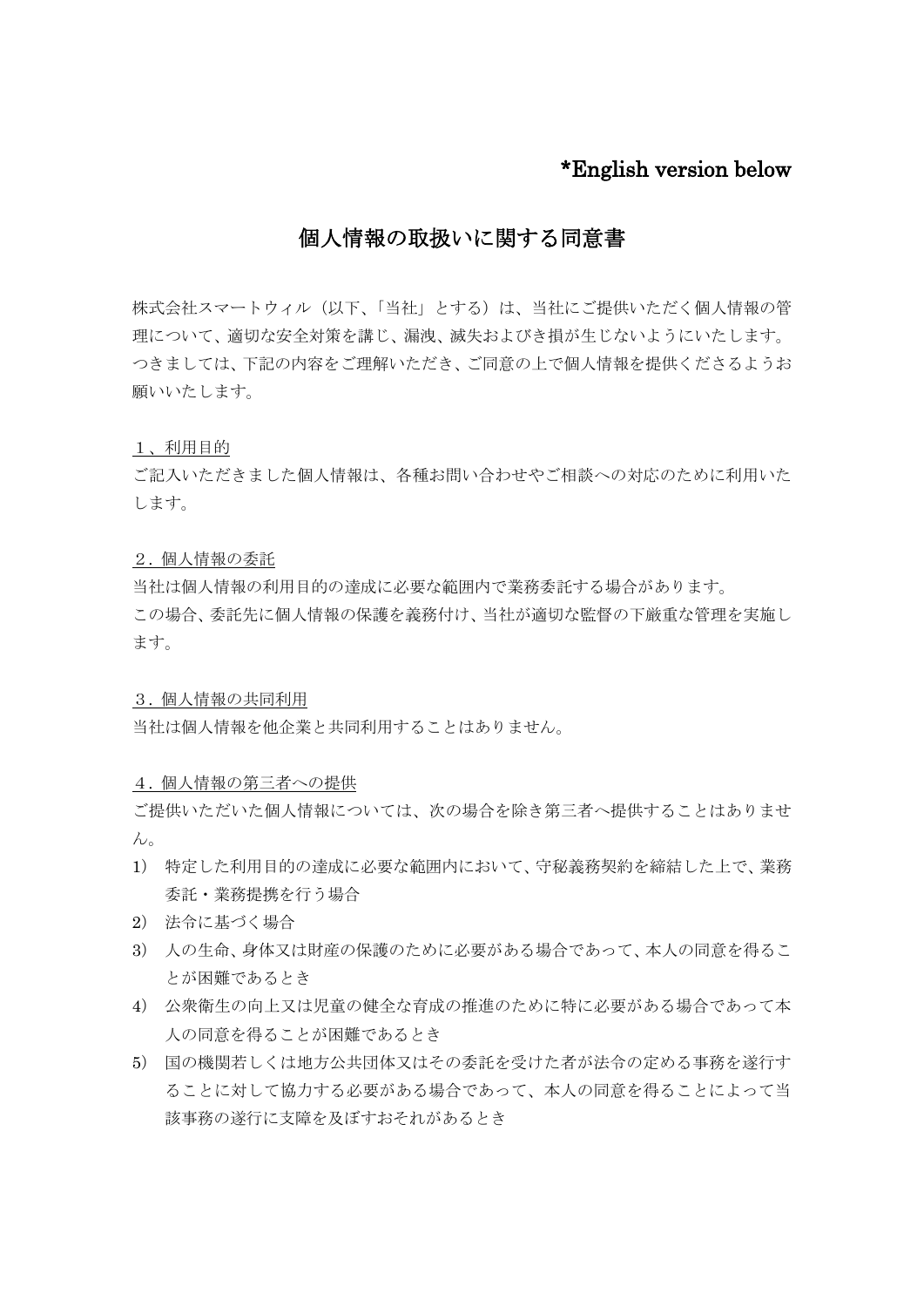### 5. 個人情報の開示等の問い合わせ

当社は個人情報の利用目的の通知、開示、内容の訂正、追加または削除、利用の停止、消去 及び第三者への提供の停止(以下、「開示等」という。)の求めに、ご本人、またはご本人の 正当な代理人であるかをご確認させていただいたうえで、対応させていただきます。なお開 示等の求めにおいて取得した個人情報は、開示等の求めに必要な範囲で利用します。

#### 6. 個人情報の提供に関する本人の任意性

当社への個人情報の提供はご本人の任意であり、提供を断ることが出来ます。しかしながら 個人情報の取り扱いを必要とするお客様に対する業務で全部、または一部に支障を生じる ことをあらかじめご了承ください。

> 株式会社スマートウィル 代表取締役 坂本 雅志

【個人情報管理に関する問い合わせ窓口】 株式会社スマートウィル 代表取締役(個人情報保護管理者) 〒106-0032 東京都港区六本木 6-16-50 TEL:03-5843-1475 受付時間:9:00~18:00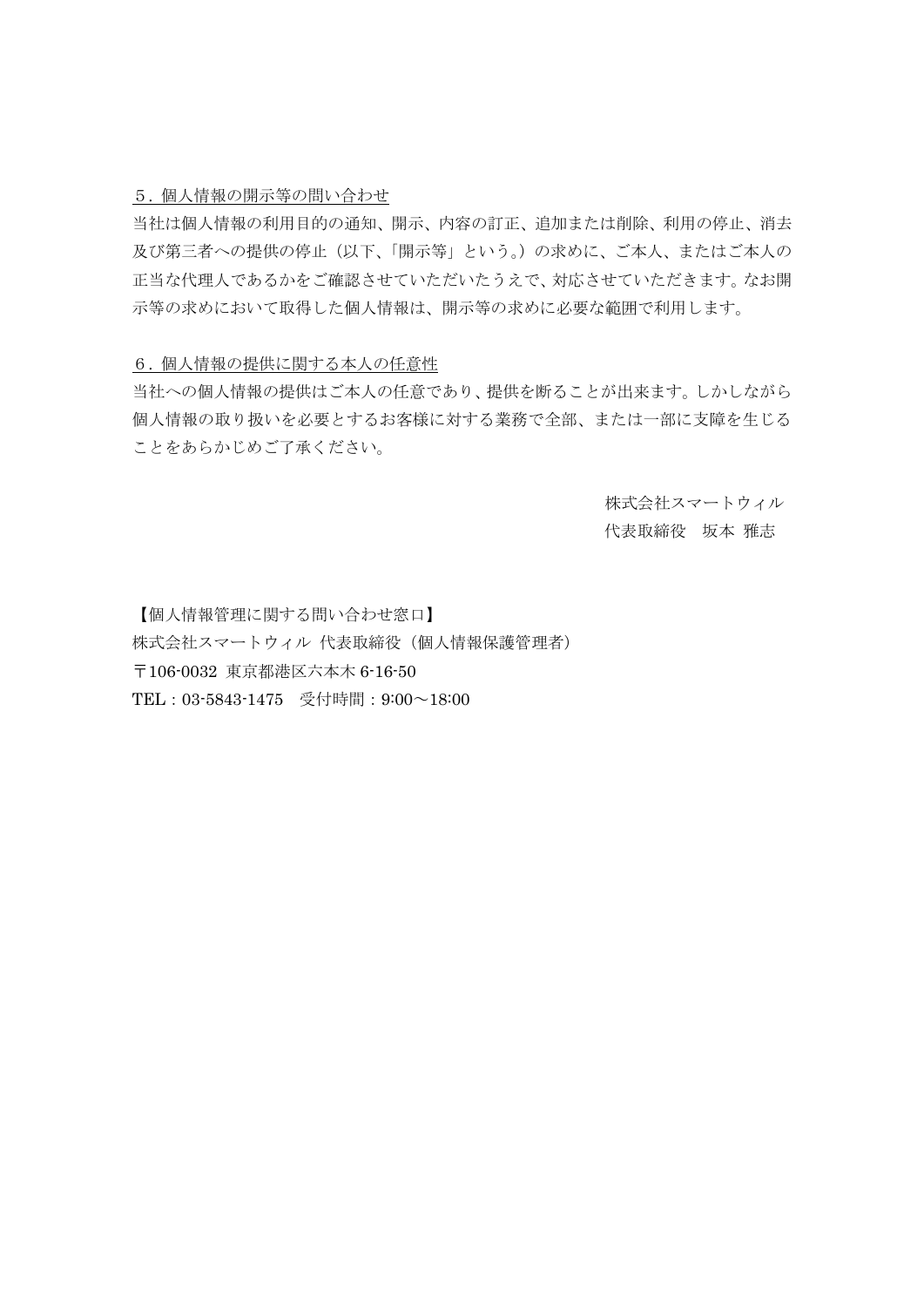# Personal Information Consent Form

Smartwill Inc. (the "Company") will take appropriate security measures to protect personal information to be provided by you from leakage, loss or damage. Please read, understand and give consent to the following before providing the Company with your personal information.

## 1. Purpose of Use

The personal information you fill in will be used by the Company to respond to your inquiries or consultations.

## 2. Entrustment of Personal Information

The Company may outsource the handling of personal information within the scope necessary to achieve the purpose of use of your personal information. In such case, the Company will ensure that the outsourced parties undertake to protect and manage your personal information strictly under the Company's adequate supervision.

### 3. Sharing of Personal Information

The Company will not share your personal information with other entities.

# 4. Provision of Personal Information to Third Parties

The Company will not provide the personal information collected from you to third parties except for the following circumstances:

- 1) when the Company discloses the personal information to its outsourcing company or business partner, after entering into non-disclosure agreement, within the scope necessary to achieve any specific purpose of use;
- 2) when required by the applicable laws or regulations;
- 3) when required to protect any person's life, body or property and it is difficult to obtain consent from the concerned person;
- 4) when specifically required to improve public health or promote the sound development of children and it is difficult to obtain consent from the concerned person; or
- 5) when necessary to cooperate with national or local government agency, or any person entrusted by the foregoing in performing any duties prescribed by the laws and regulations and obtaining consent of the concerned person is likely to impede the performance of such duties.